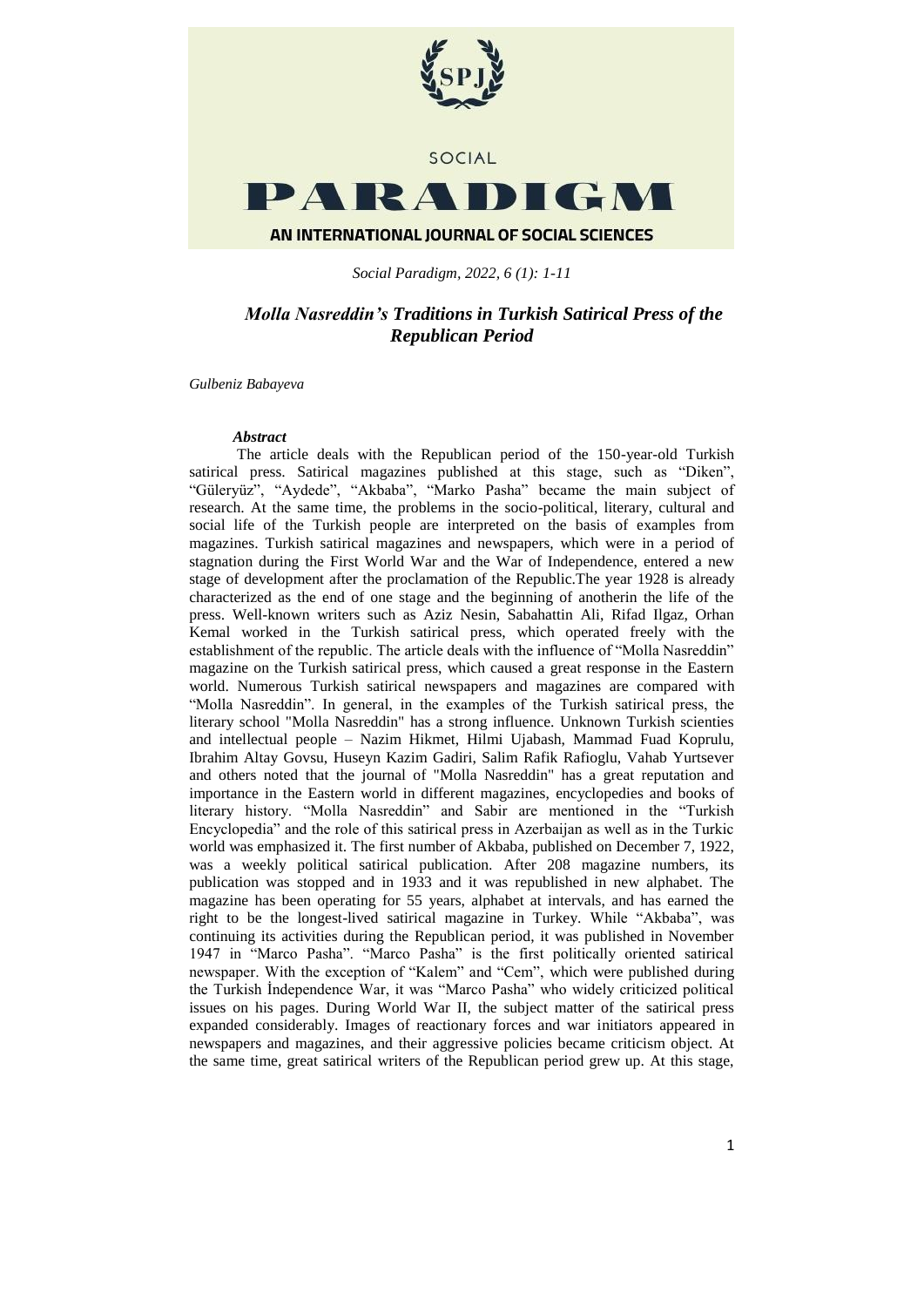Babayeva Social Paradigm, 2022, 6(1): 1 – 11

the activity of the satirical press pays attention. The Turkish satirical press, which has gone through a great historical period of 150 years, like "Molla Nasreddin" magazine, has not been indifferent to important socio-political, literary and cultural events in the country, social problems, but also to global issues. has been able to show solutions to these problems.

**Keywords:** Republic of Turkey, satirical press, "Akbaba", "Marco Pasha", "Molla Nasreddin" magazine.

*Received/Makale Geliş Tarihi: 10.07.2021 Accepted/Makale Kabul Tarihi: 24.09.2021*

## **Introduction**

The genre of satire, which has gained status in the rich and centuries-old literature of Azerbaijan and the Turkic peoples as a whole, has opened wide opportunities for the satirical press, that began to work in this direction. Masters of satire, who wrote about the wishes and desires of the people in literature, the serious problems that concerned them and conveyed them to readers, were able to realize their experience in the national press. The global problems of the East and the West, of humanity as a whole, joined in one point, inhumane rules, suppression of rights and freedoms, many social problems, hard and difficult way of life united satirists in the struggle for the same beliefs and persuasions, andrevealed the need for the formation and development of the satirical press.

Before the publication of the magazine "Molla Nasreddin" (1906- 1931), the pioneer of the Azerbaijani satirical press, the Turkish satirical press already had 36 years of experience in this area. This tradition was successfully continued during the Republican period in Turkey, which had had a satirical press long before "Molla Nasreddin".With the establishment of the republic, a new stage of the Turkish satirical press began. During the newly formed multi-party period, the scope of the Turkish satirical press expanded and became much richer in terms of topics.The satirical press has found its way to development and progress with the deep and many-branched satirical writings of such great writers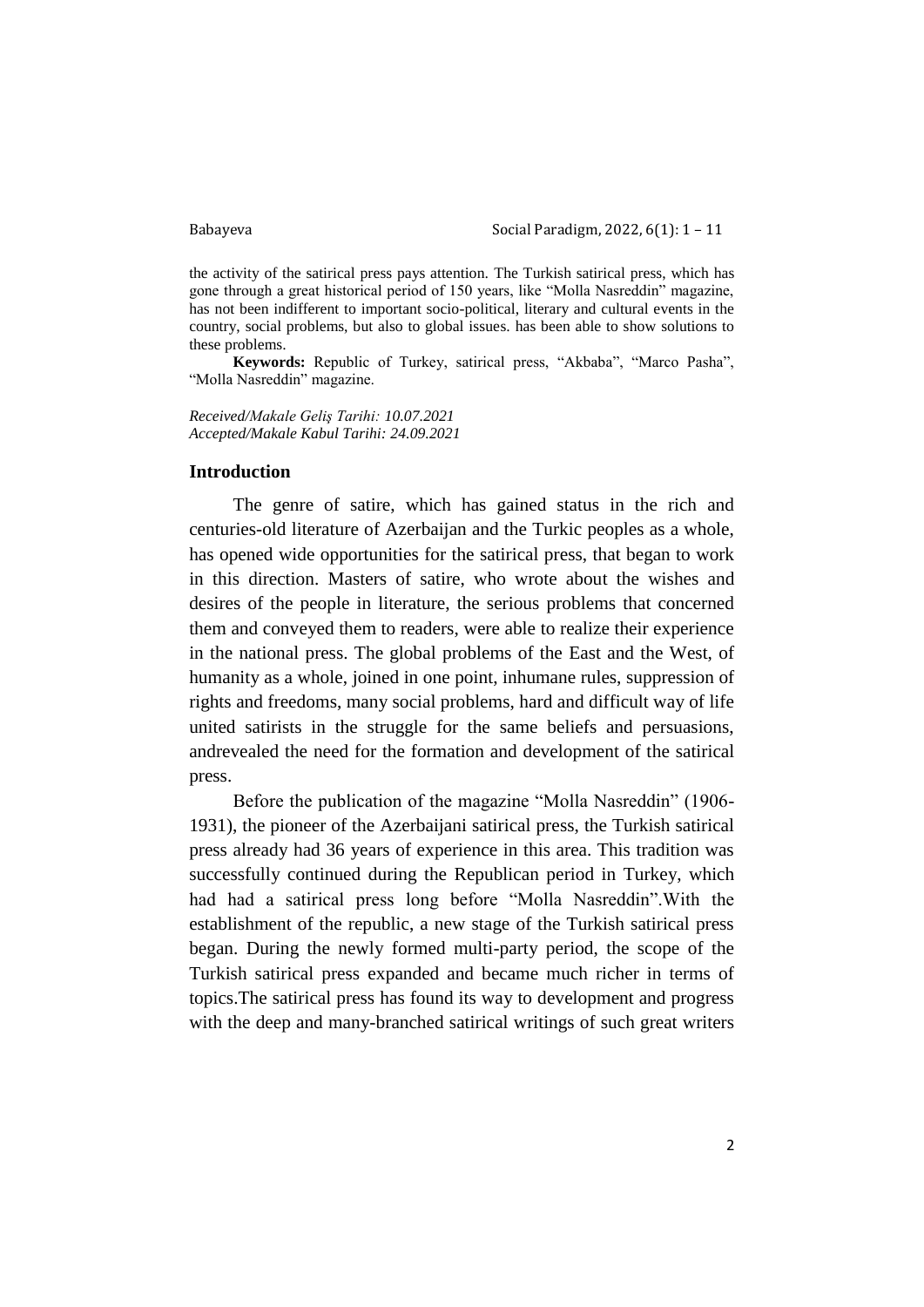of the time as Aziz Nesin, Sabahattin Ali, Rifat Ilghaz, Orhan Kemal, Bedii Faik, Haldun Taner, Muzaffer Izgu, Cetin Altan and others.

The Turkish satirical press, which was in a process of stagnation and collapse during the First World War and the War of Independence, continued to operate in a different way after the proclamation of the Republic.In the history of the satirical press, the 1928 year was remembered as the end of one stage and the beginning of another. After the adoption of the new alphabet in Turkey, the establishment of the Serbest Firka (Independent Party - G.B.) on August 9, 1930 in a short time ensured the normalization of socio-political events in the country, the free publication of satirical newspapers and magazines in a completely original form.

## **Turk Satiric Press in National Struggle**

During the period of the National Struggle covering the years 1919-1923, magazines such as "Diken"(1918), "Güleryuz"(1921), "Aydede"(1922) and "Akbaba"(1922) were published in the Turkish satirical press. "Diken"and "Güleryuz"magazines were published under the edition by Sedat Simavi."Aydede"was published under the edition by Refik Halit Karay, and "Akbaba"magazine was published under the editionby Yusif Ziya Ortaj and Orhan Seyfi Orhan.

"Diken" is a literary and political satirical magazine published in Istanbul on October 30, 1918 by Sedat Semavi. Initially published once every 15 days, the magazine was later published once a week. In all, 72 issues of "Diken" magazine, which operated until July 19, 1920, were published. Sedat Semavi, the magazine's editor, confessed that he started publishing the first issue of "Diken"with the aim of "to give a little smile to the curled lips". He noted that "Diken" will replace the previously closed "Kalem" and "Cem" magazines. "Diken"has entered the history of the satirical press as a magazine supporting the War of Independence in Turkey.Well-known caricature ists and writers of the time Fazil Ahmet (Aykaç), Selahattin Enis (Atabeyoğlu), Riza Tevfik (Bölükbaşı), Aka Gündüz, Yusif Ziya (Ortac), Ibnürrefik Ahmet Nuri (Eighth), Ahmet Rasim, Ömer Seyfeddin and others published their articles in the magazine.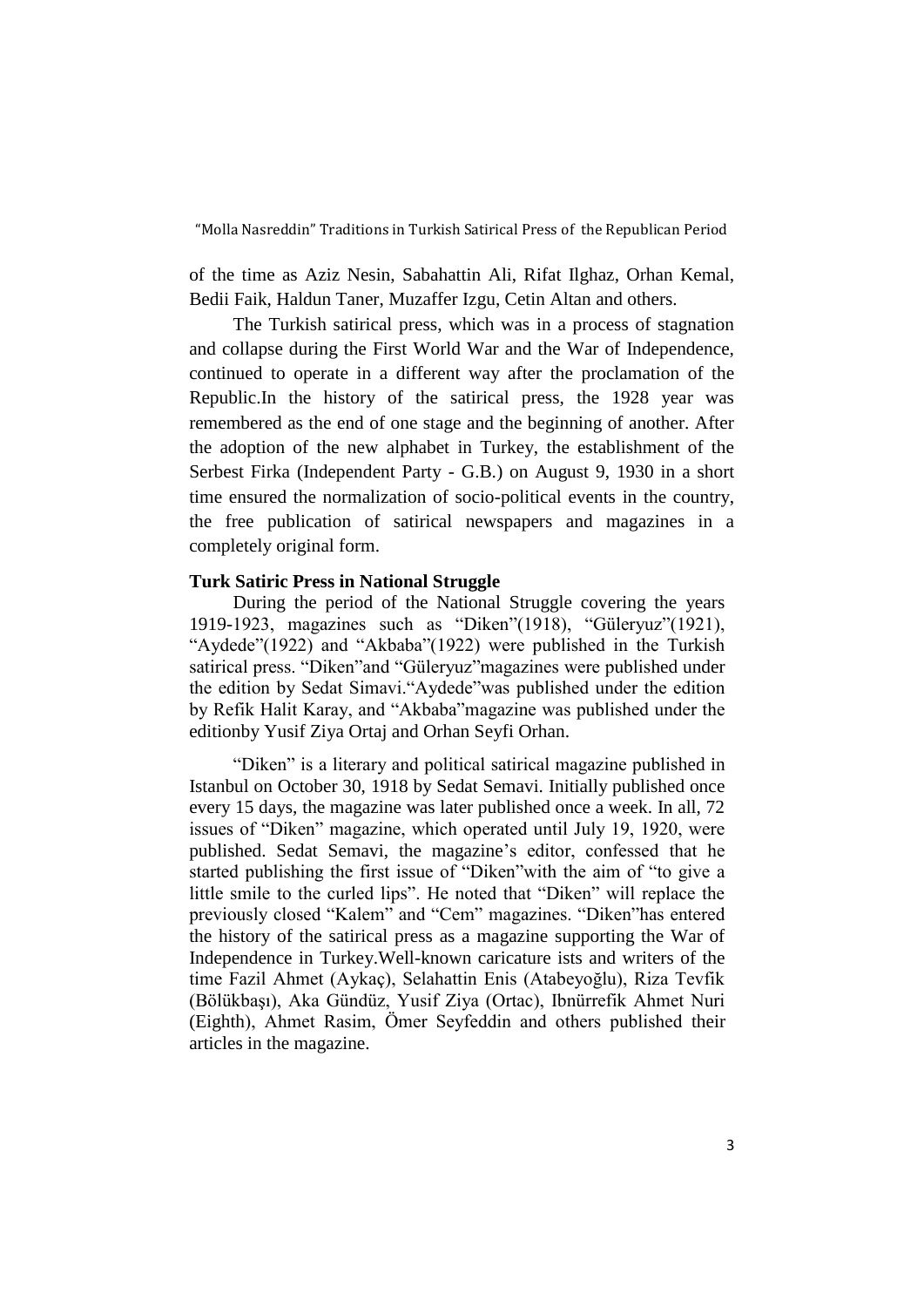## **Turk Satiric Press in Period II Mashrutiyyat**

Many satirical newspapers and magazines published in Turkey after the proclamation of the Second Constitution did not last long, and by the time of the War of Independence, a small number of media organs were able to continue their activities. Gokhan Demirkol writes: "Between the years 1919 and 1922, the so-called period of the National Struggle, the Turkish press was divided into two fronts in the form of"those who were before the National Struggle" and"those who supported the National Struggle". This confrontation between the newspapers also passed on to satirical magazines, such as Sedat Semavi's "Güleryuz" magazine, which supported the National Struggle, and Refik Halid's "Aydede" magazine, which was facing the National Struggle" (Gokhan Demirkol 2015:140).

Sedat Semavi started publishing "Güleryuz" two months after the closure of "Diken"magazine. When the magazine began publishing on May 5, 1921, it published the following poem in its first issue:

*Oh my reader, oh my reader, pay attention: My every page will be filled with verse and prose.*

*Each copy of "Güleryuz"is a bunch,*

*The yearly will be a big volume! (Guleryuz, 5 Mayıs 1921 (1337), Sayı: 1)*

The cover of that issue featured a picture of Mustafa Kemal sitting on a white horse and the Turkish flag in the background. On the right and left sides of the flag are the following verses:

*With your blood that beats a faith in your pulse*

*You rose to the horizon that did not see light*

*I don't know that with your forehead higher than the sky*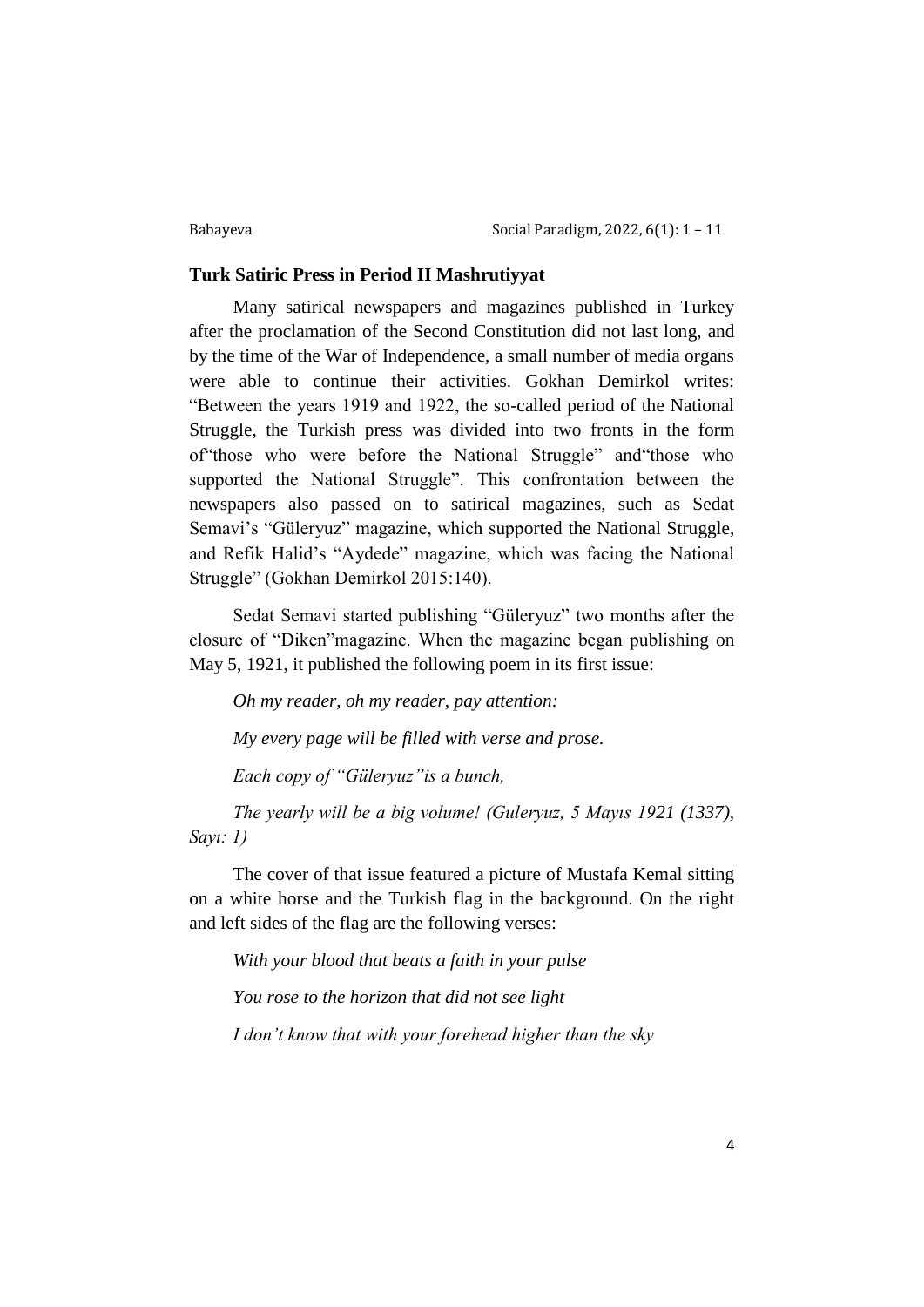*Did you come from where the sun rose?* (*Guleryuz, 5 Mayıs 1921 (1337), Sayı: 1)*

"Güleryuz", published once a week on Thursdays, had been published twice a week since issue 60, on Monday, June 22, 1922. After 6 issues were published twice a week, 66 issues were repeated on Thursdays, once a week. The owner of the magazine, Sedat Semavi, also worked as an artist for "Güleryuz". Along with SedatSemavi, CevatShakir (Halikarnas Fisherman from Kabaagach), Ahmet Rasim, Encument Ekrem (Talu), Fazil Ahmet (Aykaç), Abdulbaki Aziz, YusifZiya (Ortac), NecdetRüştü (Efe), SelamiIzzetSedes,VedatÖrfi (Bengu), OrhanSeyfi (Orhan) and other artists and writersworked in "Güleryüz".

In 1923, after the 122-nd issue, "Güleryüz" ceased its operation.

"Aydede" magazine, edited by Refik Halid Karay, was published on January 2, 1922. 20 days before the publication of the magazine, the following announcement was published in the "Peyami-Sabah" newspaper: "Aydede" is published at the end of the month.It is the most fine, illustrated satirical newspaper in Turkey. It reflects the works of the greatest satirical writers and satirical poets. The first copy also contains a very valuable caricature of Cem".(Peyam-ı Sabah, 19 Aralık 1921 (19 Kanunuevvel 1337), Sayı: 11522-1092).

The headline of "Aydede" depicts a moon falling on the silhouette of Istanbul. This moon shining over Istanbulis Refik Halid. He stated in a programmatic article in the first issue of the magazine, "Persuasion Talk" that "Aydede" would take a neutral position and would not interfere in the country's domestic politics. Undoubtedly, the confession of the editor-in-chief was intended to evade strict censorship. However, Gokhan Demirkol writes: "Refik Halid, who was soothed by "Aydede" in economic terms, could not wait for the neutrality and he declared in the first issue of the magazine and transferred from "neutrality" to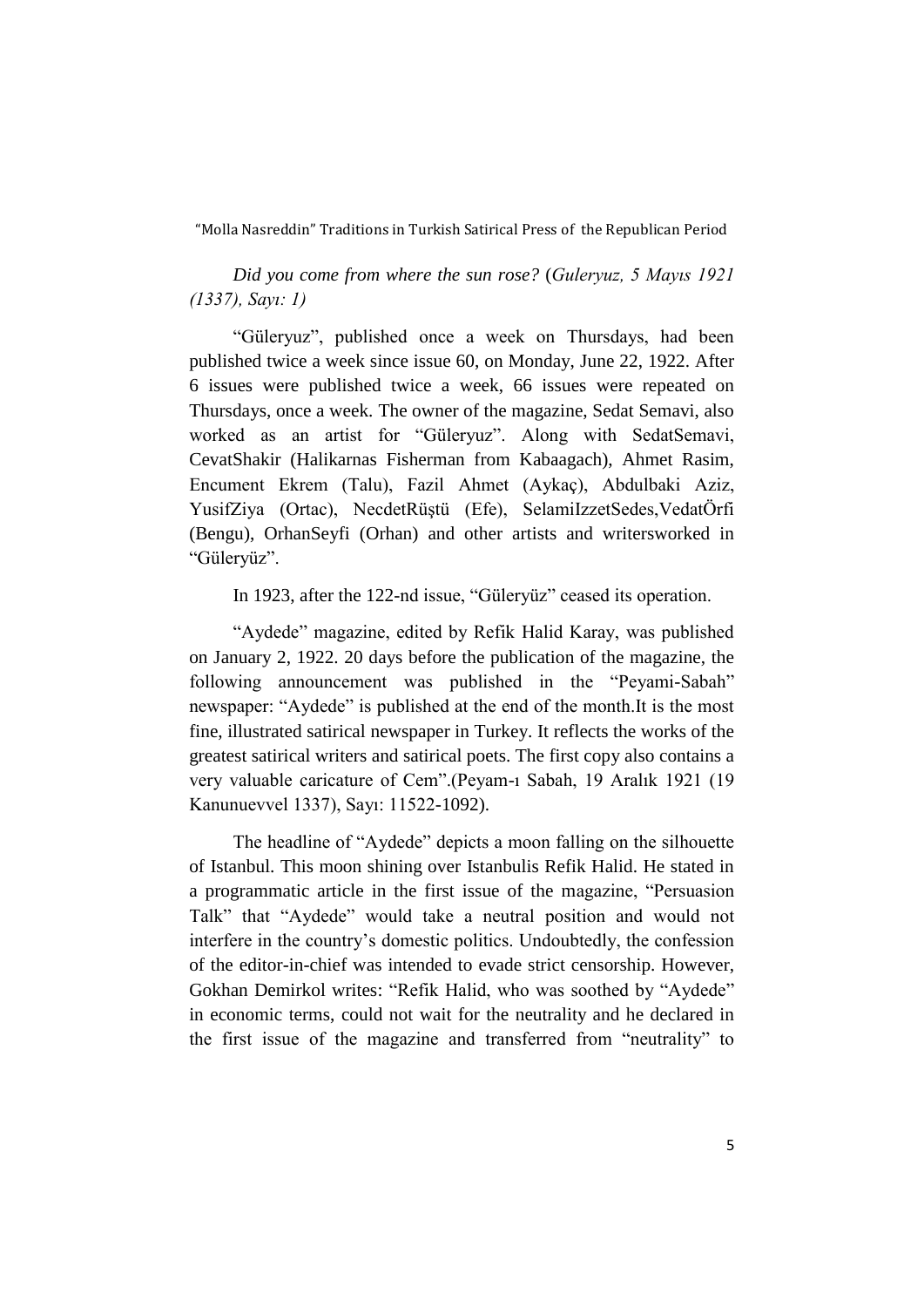"supporter" in front of Mustafa Kemal and the National Struggle through "Aydede".While talking about the National Struggle, Refik Halid and "Aydede" saw SedatSemavi's"Güleryüz" in front of him. However, this meeting is not new for either side (Gokhan Demirkol 2015:150).

While Sedat Simavi's "Güleryüz" magazine supported the War of Independence, Refik Halit Karay's "Aydede" defended the position of the occupiers, justifying the Greek forces and criticizing the Turkish government and Mustafa Kemal Ataturk in his magazine.Therefore, there was a sharp confrontation between the supporters of"Aydede" and the "Güleryüz".

Along with Refik Halid, "Aydede" also had a team of great writers and artists. The works of writers and poets such asAbdulbaki Fevzi, Reshat Nuri (Guntekin), Halil Nihat (Boztepe), Selami Izzet (Sedes), Fazil Ahmet (Aykaç), Osman Cemal (Kayğılı), Mahmut Sadık, Riza Tevfik, Yusif Ziya (Ortac), Güzide Sabri, Orhan Seyfi (Orhon), Ercüment Ekrem (Talu), Enis Behic (Koryürek), Vedat Orfi (Bengü) were included in the magazine and were met with interest by readers.

Its artists also play a special role in the magazine's popularity. Satirical caricature s reflected in "Aydede"were drawn by experienced and talented artists like Bashta (AhmetRifki), AhmetMunif (Fehim), Ramiz (Gökçe), RatipTahir (Burak), Mehmet Izettin, ZekiCemal (Bakichelebioglu), (Hasan) Fahrettin, HasanRasim (Us) and Kazim.

According to "Aydede" magazine, "Güleryüz"received financial support from the Ankara government, and according to "Güleryüz", "Aydede" received financial support from the occupying forces. This topic was first reflected in the article "Sincere conversations" in the 4th issue of "Aydede" magazine. In response, "Güleryüz" accused the other party in its issue 53 on May 4, 1922, with a poem entitled "It is impossible".Moreover"Güleryüz" had published satirical caricature s against "Aydede" magazine and its editor, Refik Halid. In the caricature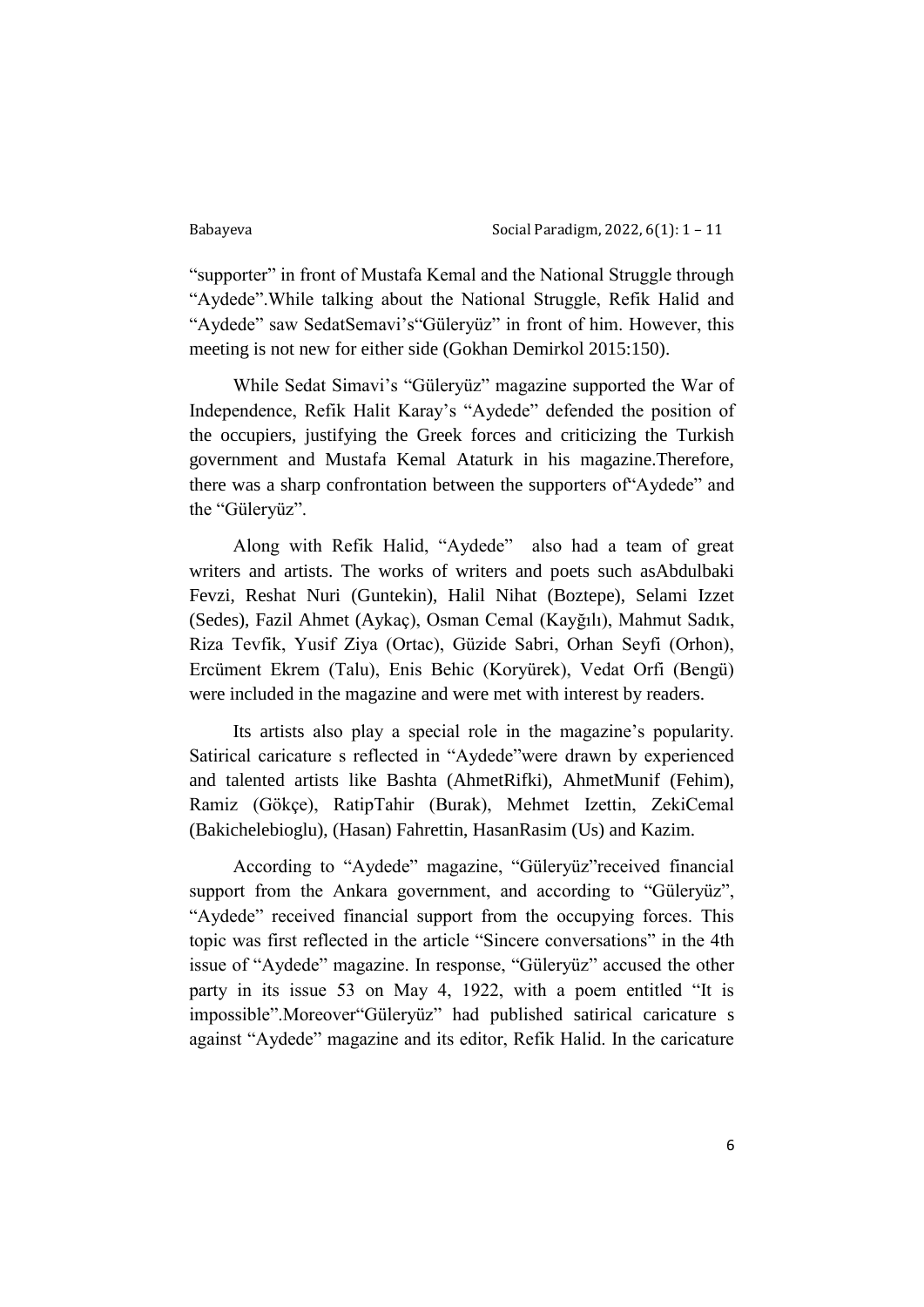in issue 69 on August 10, 1922, of "Güleryüz", Refik Halid's head and nose were likened to different fruits, and next to the picture was written: "Who do these fruits remind us? This type of caricatures and articles published in "Güleryüz" reflect the confrontation between the two magazines.

Refik Halid criticized the National Struggle and the Ankara government in "Aydede" magazine and accused the ruling circles of being "sold out", "collaborators" and "doing meaningless things".However, after the 72-nd issue of the magazine, Refik Halit's attitude towards the government changed,because on July 9, 1922, Turkish troops defeated the Greek invaders and entered Izmir. Refik Halid and Ahmet Rifki, who have already seen the victory of the Ankara government, estranged from opposition positions.On July 11, 1922, in the 73-rd issue of "Aydede", Refik Halit wrote in his article "Fig talk" that he welcomed the liberation of Izmir from the Greek occupation with great joy.

During the National Struggle, "Güleryüz"won the satire front, "Aydede" was closed on November 9, 1922, and Refik Halid was forced to move away from Turkey and to live abroad.In the words of"Güleryüz", "when the moon set, rose the sun".

As a whole, in the examples of the Turkish satirical press, which we have considered, a strong influence of the "MollaNasreddin" literary school is noticeable. Great Turkish scholars and intellectuals NazimHikmet, HilmiUcabash, MammadFuadKoprulu, Ibrahim Altay Qovsu, HuseynKazimQediri, SalimRafikRafioglu, VahabYurtsever and others noted in various media, encyclopedias and literary history books that the magazine published by edition ofJalilMammadguluzadeh has a great reputation and importance in the Eastern world. There is information about "MollaNasreddin" and Sabir in the "Turkish Encyclopedia" (Türk Ansiklopedisi: 428-429) and the role of this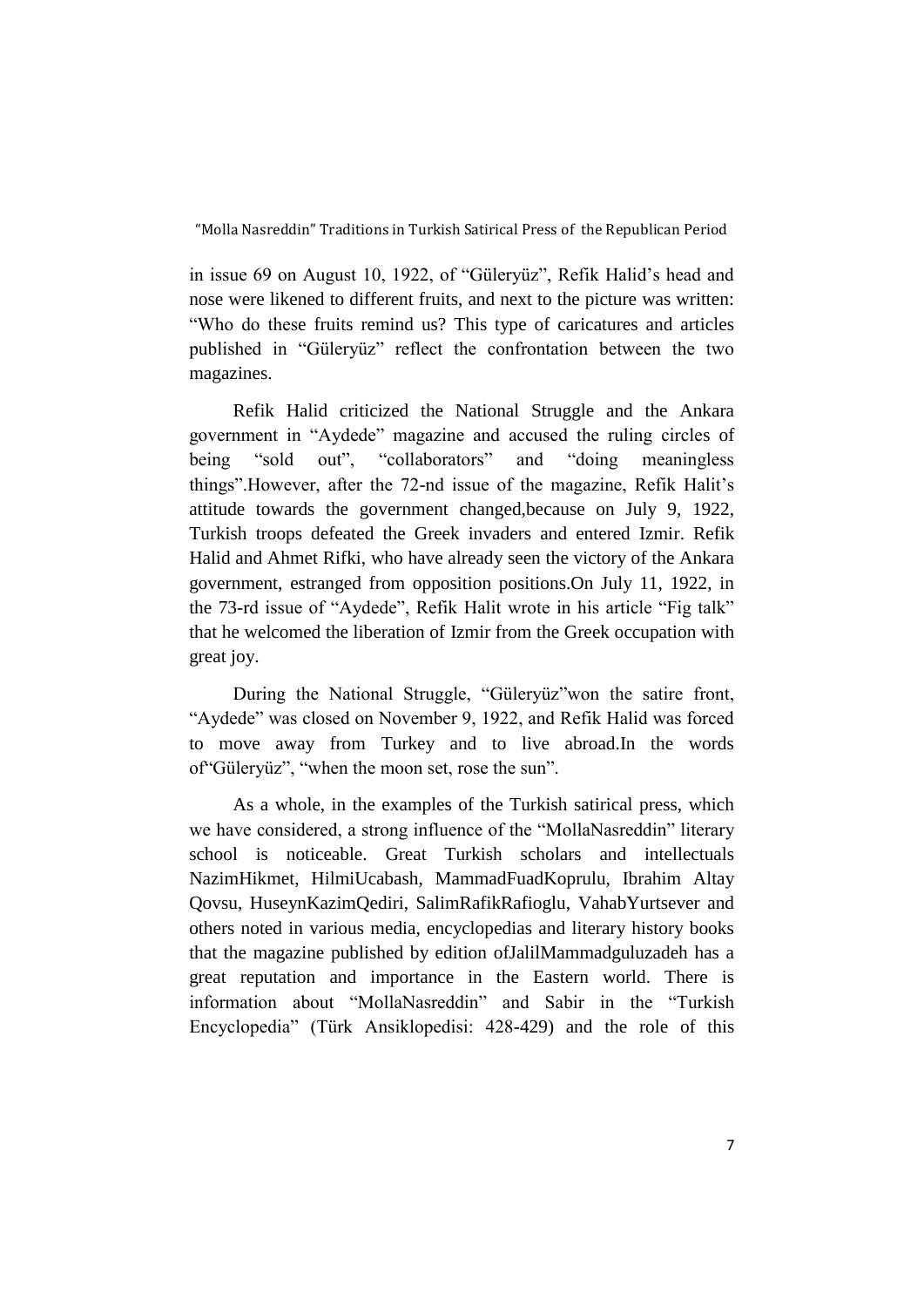satirical magazine in Azerbaijan as well as in the Turkic world was emphasized.

The first issue of "Akbaba" magazine, published on December 7, 1922, functioned as a weekly political satirical press organ. After the publication of 208 issues, the magazine was stopped and was republished in 1933 in new letters.Between the years 1923 and 1955, during the period when it supported the political line of the ruling Republican People's Party and opposed an opposition party such as the Free Party Democratic Party, it lost readers' support and was forced to suspend its publication (1931-1933, 1950-1951). On March 11, 1967, after the death of Yusif Ziya Ortac, "Akbaba", continued by Engin Ortac, ceased its publication again on December 28, 1977. The magazine continued to operate for 55 years, albeit at intervals, and became Turkey's longest-lived satirical magazine. "Akbaba"magazine contained satirical, critical writings, theatrical performances, dream interpretations, caricatures, etc. The name of the caricature galley was published in the first editions of the magazine under the headline "Foreign caricatures", and in the following years under the headline "World caricatures".

The caricatures in "Akbaba" are very similar to the caricatures in "Molla Nasreddin" magazine in terms of theme and idea. In the 1928-th issue of the magazine from October 4, the underline of Ihap Hulusi's caricature "Instead of wood" reads:

- "So you will stay in the pavilion in the winter ... well, but how will you live in that snow, won't you be cold?"

- Ah, why am I cold? My father's library is full of thick books written in Arabic letters, we will burn them to keep warm. The theme and idea of this caricature are in harmony with the "Friendly jest"published in the 11th issue of "Molla Nasreddin" magazine in 1926. As can be seen, the issue of alphabet reform in both Azerbaijan and Turkey had become the main topic of the satirical press.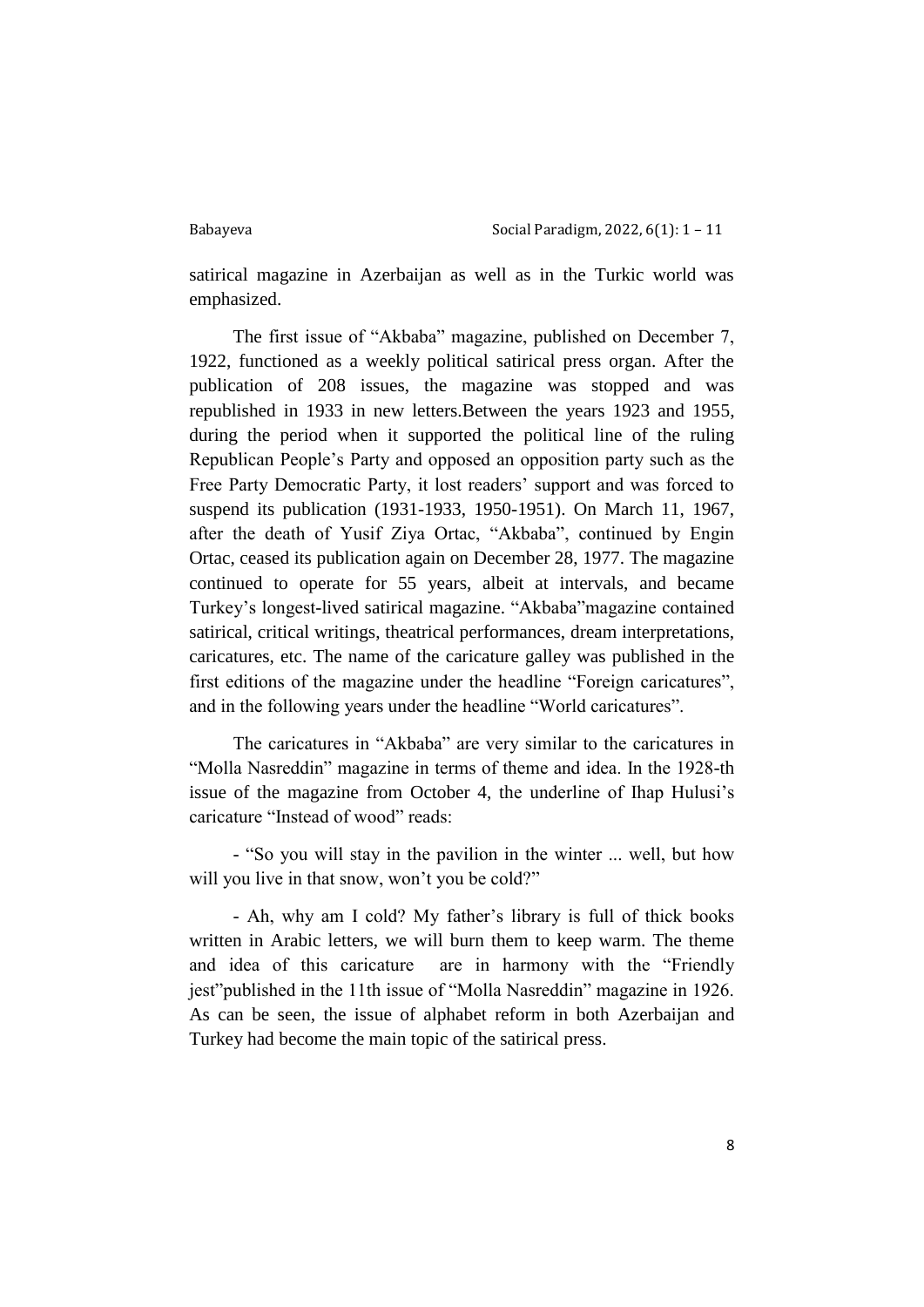Among the authors of the magazine were such great masters as Osman Celal Kaygili, Ibrahim Alaattin Govsa, Ercument Ekrem Talu, Aziz Nesin, Ilgaz and Muzaffer Izgu.Among the authors of the magazine were such great artists as Osman Celal Kaygili, Ibrahim Alaattin Govsa, Ercument Ekrem Talu, Aziz Nesin, Ilgaz and Muzaffer Izgu. Among the artists were Munif Fehim, Zeki Beyner, Fethi Develioğlu, Ali Ulvi, Ramiz Nemci Riza and Semih Balcıoğlu. In the caricatures published in "Akbaba", as in the magazine "Molla Nasreddin", subtitles were preferred in order to reveal the inner world of the image and the true nature of the event.

While "Akbaba" magazine continued its activities during the Republican period, it began to be published in November 1947 in "Marco Pasha". "Marco Pasha" is the first politically oriented satirical newspaper. With the exception of the "Kalem" and "Cem" magazines published during the Union era, it was "Marco Pasha"that widely criticized political issues on his pages. Socio-political and economic relations between Turkey and the United States have been the leading topics of the magazine. The magazine, which includedwriters and artists as Sabahaddin Ali, Aziz Nesin, Rifat Ilgaz and Mim Uykusuz, was in the opposition to the one-party government, was repeatedly closed and its writers were imprisoned. The magazine's harsh style and sharp satirical spirit endangered its staff at all times and did not guarantee the longevity of "Marco Pasha". Despite all the persecution and bans, the newspapers published at the same time sold for \$50.000, but "Marco Pasha" was sold for \$60.000. However, each time the magazine was closed, it resumed publication. In this regard, aiming to get rid of the persecution the magazine was later republished under the names "Malum Pasha", "Marhum Pasha", "Bizim (Our) Pasha", "Yeddi-Sekkiz Pasha", "Ali Baba" and "Okuz Mehmet Pasha".,699.

# **Satiric Press in Second World War and Next Years**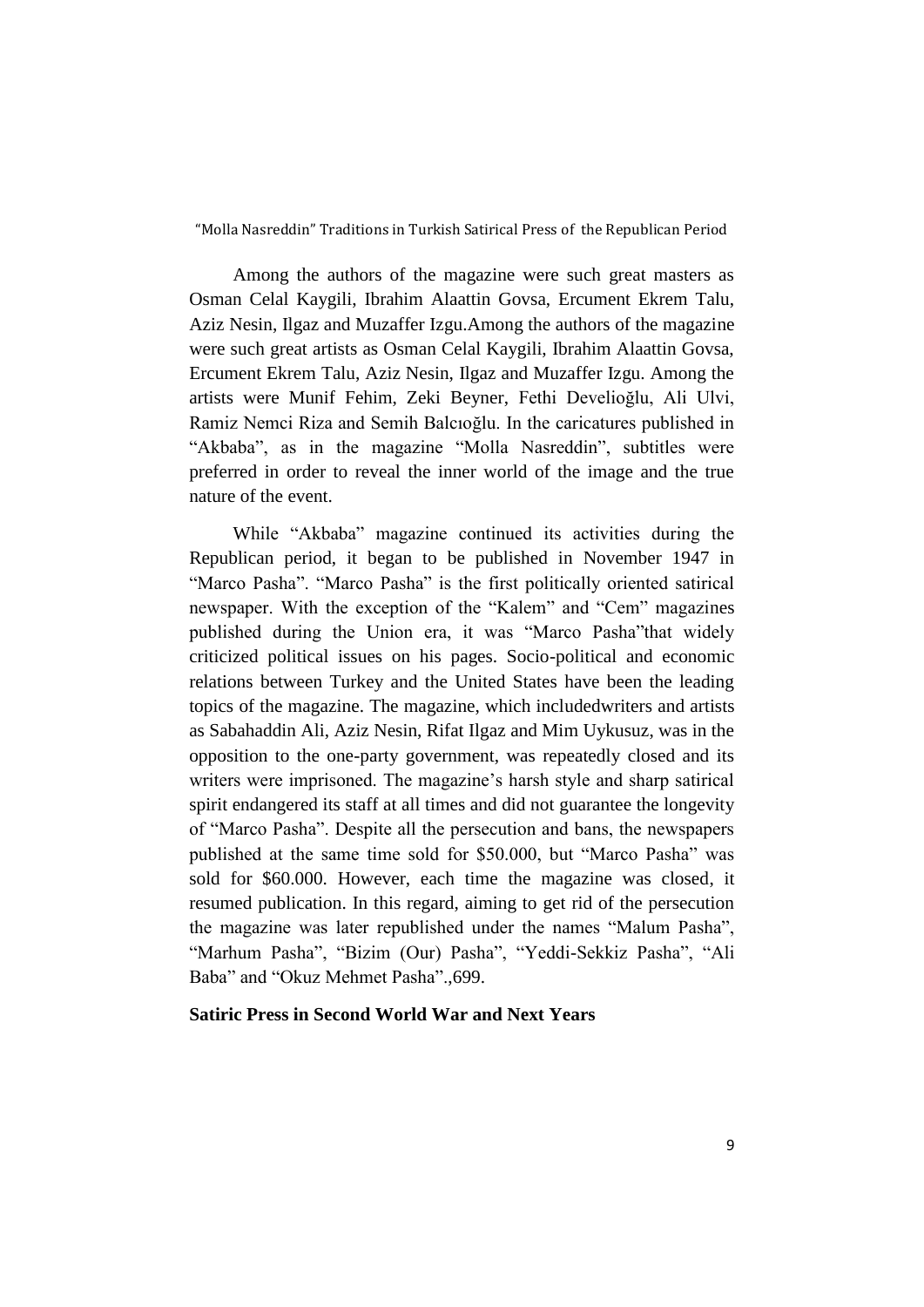Babayeva Social Paradigm, 2022, 6(1): 1 – 11

During World War II, the subject matter of the satirical press expanded considerably. Images of reactionary forces and perpetrators of war appeared in newspapers and magazines, and their aggressive policies became the object of criticism. At the same time, great satirical writers of the Republican period emerged. At this stage, the activity of the satirical press attracts attention.Interference in all the events of the period, their satirical interpretation draws attention. Aziz Nesin, one of the pioneers of the Turkish satirical press, dealing about the services of the Turkish pressin 1945-1950, especially of "Marco Pasha", writes:"With the difficulties and pressures caused by the World War II, the war task of humor against the ruling class begins. "Marko Pasha" was one of the pioneers of this war (Aziz Nesin 2001:14).

After the 1950s, unexpected changes took place in the publication of the Turkish satirical press. The party representing the republic passedto the opposition, while the opposition party played a leading role. In this contradictory period, the satirical press was given wide space and fertile conditions were created for its evolution and development.

"Tef" magazine is one of those in the Turkish satirical press that keeps the traditions of "Molla Nasreddin" alive. The magazine was closed after being published for two years from 1954 to 1956 and began to be re-published on May 27, 1960. In contrast to "Akbaba"this magazine took a different path in both its caricatures and satirical writings.

Writers such as Oguz Aral, Turhan Selcuk, Ferruh Dogan worked in the satirical magazine with a socialist outlook, and later they became the main authors of the magazine.

Oguz Aral founded a new satirical literary school "Kirgir" published in 1972. One of the most important features of this satirical magazine, which reached high circulations in a short period of time, is that it